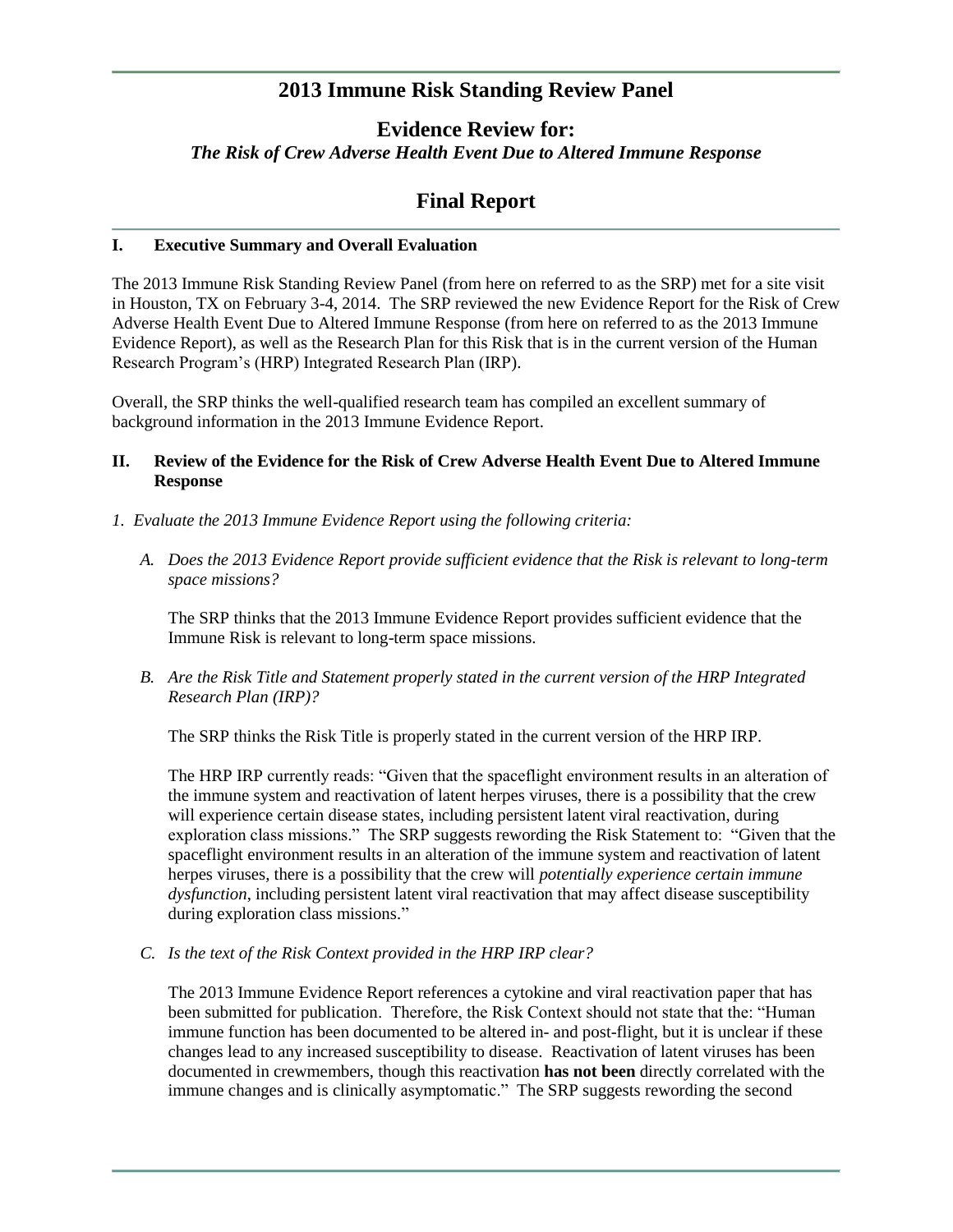sentence to read: "Reactivation of latent viruses has been documented in crewmembers, though *it is still unknown if* this reactivation *is* directly correlated with the immune changes and is asymptomatic."

*D. Does the evidence base make the case for the knowledge-type gaps presented?*

The SRP does think that the evidence base makes the case for the knowledge-type gaps presented.

*E. Are there any additional knowledge-type gaps that should be considered for this specific Risk?*

The SRP thinks that the 2013 Immune Evidence Report is lacking in information about other areas of the innate and adaptive immune system that have not been studied (e.g., T cells, B cells, Type 1 interferon dendritic cells, and toll-like receptor cells). These are knowledge-type gaps and part of the immune system that should be addressed and discussed in the 2013 Immune Evidence Report.

*F. Does the Evidence Report address relevant interactions between this Risk and others in the HRP IRP?*

The SRP does not think the 2013 Immune Evidence Report adequately addresses relevant interactions with other HRP Elements. The immune discipline needs to more actively interact with other disciplines including behavioral, bone, exercise, and radiation.

*G. Are the qualifications of the author(s) appropriate for identifying the evidence base necessary to characterize the given Risk?*

Yes, the SRP thinks the authors of the 2013 Immune Evidence Report are very knowledgeable and have the appropriate expertise to make assessments. The SRP strongly recommends adding a clinician scientist to the current team. This would strengthen the team immensely by adding a translational component for correlating the vast amount of immune data being generated to human disease risk, provide guidance in developing/assessing new immune measures in future studies and practically contribute to develop countermeasures that medical officers would accept as reasonable for their patients (crewmembers) and could thus advocate for the implementation in future space missions.

*H. Is there information from other HRP disciplines that need to be included in the 2013 Evidence Report?*

The SRP suggests a more interdisciplinary mindset and encourages the immune discipline to examine other disciplines for information that may affect immune response and should be included in their Evidence Report such as: nutritional data that relate to clinical caloric intake, vitamin and/or other trace element metabolisms/wasting during flight, current and projected radiation exposures expected or possible after unforeseen crises during both short- and long-term spaceflight; impact of physical conditioning status over the duration of long term spaceflight and individual crewmember susceptibility to biobehavioral challenges associated with specific missions.

*I. Is the breadth of the cited literature sufficient?*

The SRP thinks the authors have cited a comprehensive literature in the 2013 Immune Evidence Report.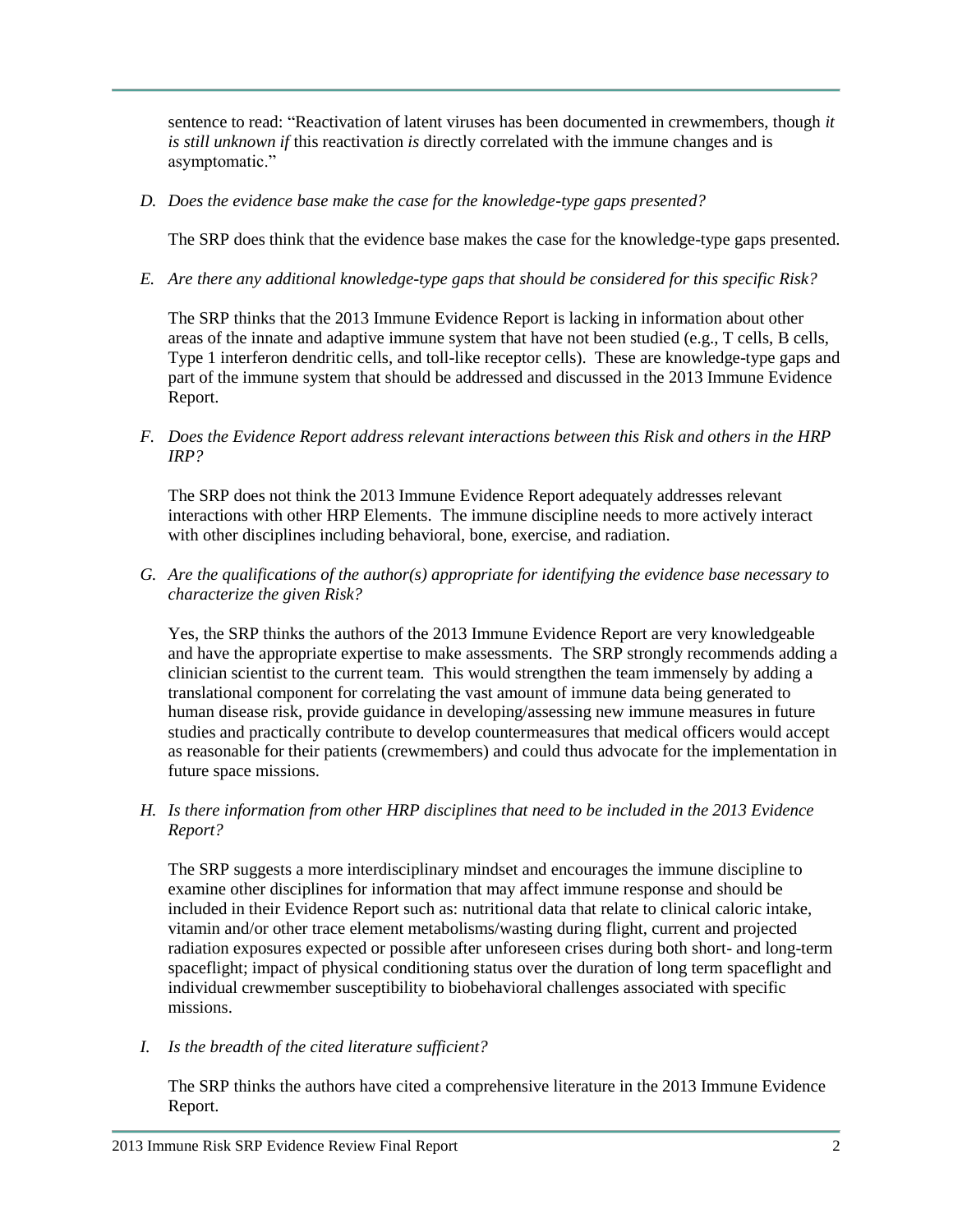*J. What is the overall quality and readability of the 2013 Evidence Report?*

The SRP thought the 2013 Immune Evidence Report was well written and organized.

*2. Provide comments on any important issues that are not covered by the criteria in #1 above.*

The SRP thinks the authors of the 2013 Immune Evidence Report should reevaluate the data in Appendix 1: Additional Representative Evidence by Category. Currently, the "Level of Evidence" for all the categories listed is "2". The SRP thinks this is an error because it believes that the level of evidence for all the categories is not equivalent.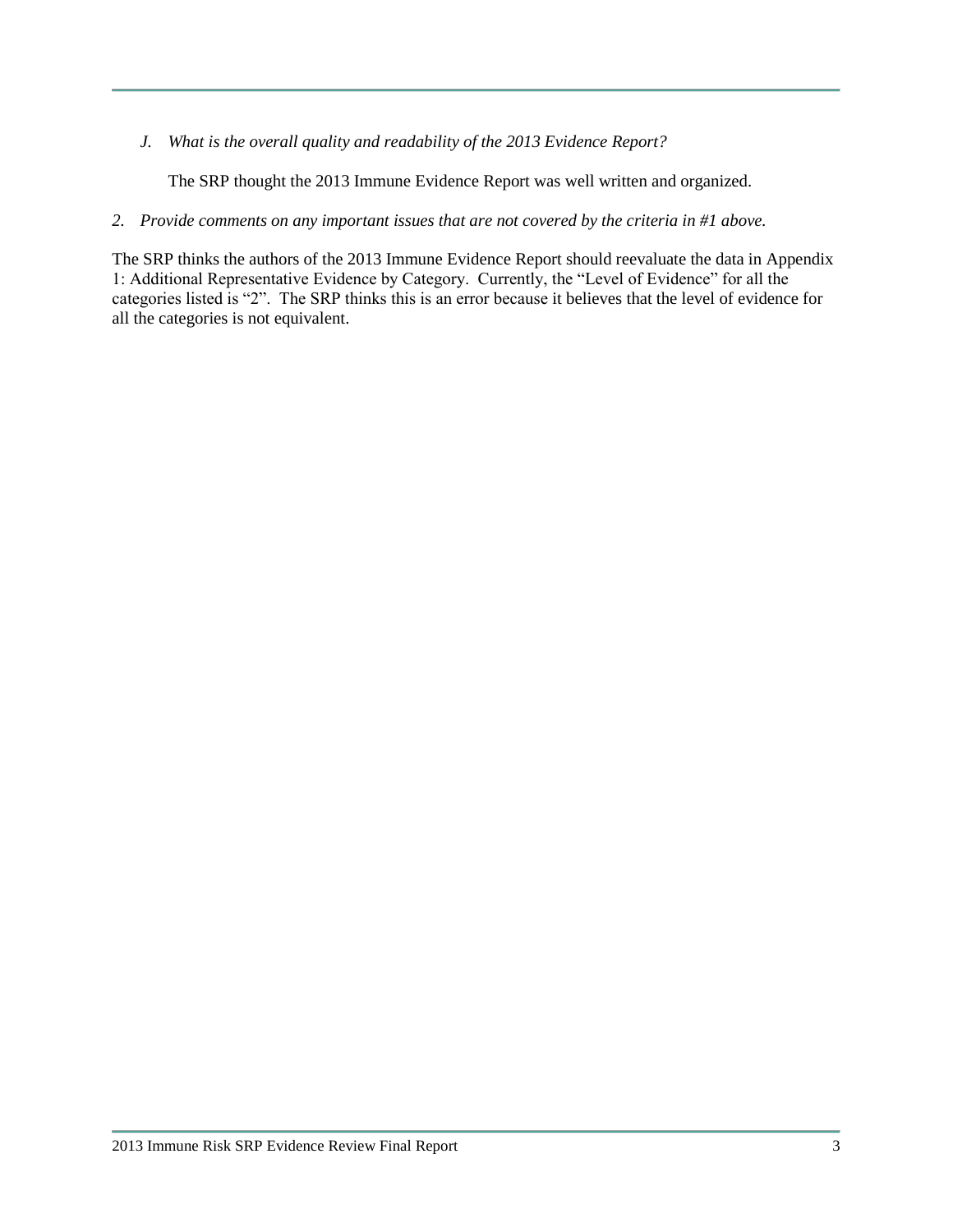## **III. 2013 Immune Risk SRP Evidence Review: Statement of Task for the Risk of Crew Adverse Health Event Due to Altered Immune Response**

In 2008, the Institute of Medicine reviewed NASA's Human Research Program Evidence Books that described the Risks that were identified in NASA's Human Research Program Requirements Document (PRD). The 2013 Evidence Report for the Risk of Crew Adverse Health Event Due to Altered Immune Response has not been reviewed since the last IOM review and there have been significant changes to the evidence base for the Risk.

The 2013 Immune Risk Standing Review Panel (SRP) is chartered by the Human Research Program (HRP) Chief Scientist to review the Evidence Report for the Risk of Crew Adverse Health Event Due to Altered Immune Response. The 2013 Immune Risk SRP will generate a final report of their analyses of the evidence base, including any recommendations on how to improve the current Evidence Report, and submit it to the HRP Chief Scientist. Your report will also be made available on the Human Research Roadmap (HRR) website.

## **The 2013 Immune Risk SRP is charged to:**

- 3. Evaluate the 2013 Immune Risk Evidence Report based on each of the following criteria:
	- A. Does the 2013 Evidence Report provide sufficient evidence that the Risk is relevant to long-term space missions?
	- B. Are the Risk Title and Statement properly stated in the current version of the HRP Integrated Research Plan (IRP)?
	- C. Is the text of the Risk Context provided in the HRP IRP clear?
	- D. Does the evidence base make the case for the knowledge-type gaps presented?
	- E. Are there any additional knowledge-type gaps that should be considered for this specific Risk?
	- F. Does the Evidence Report address relevant interactions between this Risk and others in the HRP IRP?
	- G. Are the qualifications of the author(s) appropriate for identifying the evidence base necessary to characterize the given Risk?
	- H. Is there information from other HRP disciplines that need to be included in the 2013 Evidence Report?
	- I. Is the breadth of the cited literature sufficient?
	- J. What is the overall quality and readability of the 2013 Evidence Report?
- 4. Provide comments on any important issues that are not covered by the criteria in #1 above.

## **Additional information regarding this review:**

- 1. After the 2013 Immune Risk SRP members have received the review materials and had the opportunity to look over the documents, the panel members will participate in a conference call to discuss any issues, concerns, and expectations of the review process to start the review prior to the meeting.
	- A. Discuss the 2013 Immune Risk SRP Statement of Task and address questions about the SRP process.
	- B. Identify any issues the 2013 Immune Risk SRP would like to have answered prior to or during the meeting.
- 2. Attend a meeting at the NASA JSC on February 3 4, 2014 to discuss the Evidence Report with the Human Health Countermeasures (HHC) Element. At this meeting, prepare a draft report that addresses each of the evaluation criteria listed in the panel charge (A-J) including any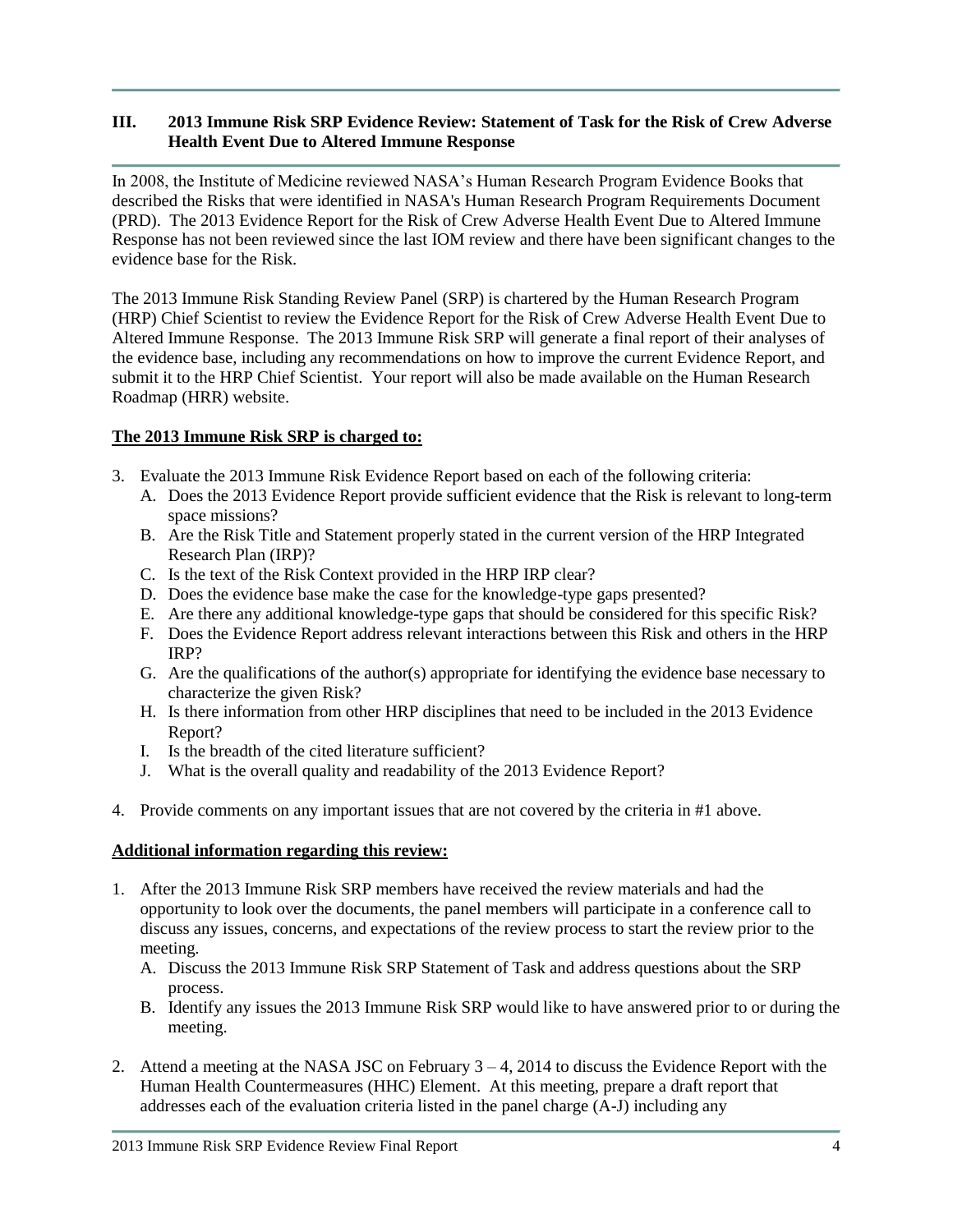recommendations on how to improve the Evidence Report. Debrief the HRP Chief Scientist and a representative from the HHC Element on the salient points that will be included in the final report and specifically the items in the panel charge.

3. Prepare a draft final report (within one month of the site visit debrief) that contains a detailed evaluation of the Evidence Report specifically addressing items #1 and #2 of the SRP charge. The draft final report will be sent to the HRP Chief Scientist and he will forward it to the appropriate Element for their review. The HHC Element and the HRP Chief Scientist will have two business days to review the draft final report and identify any misunderstandings or errors of fact and then provide official feedback to the SRP. If any misunderstandings or errors of fact are identified, the SRP will have 10 business days to address them and finalize the 2013 SRP Final Report. The 2013 SRP Final Report will be submitted to the HRP Chief Scientist and copies will be provided to the HHC Element that sponsors the Immune discipline and also made available to the other HRP Elements. The 2013 SRP Final Report will be made available on the HRR website [\(http://humanresearchroadmap.nasa.gov/\)](http://humanresearchroadmap.nasa.gov/).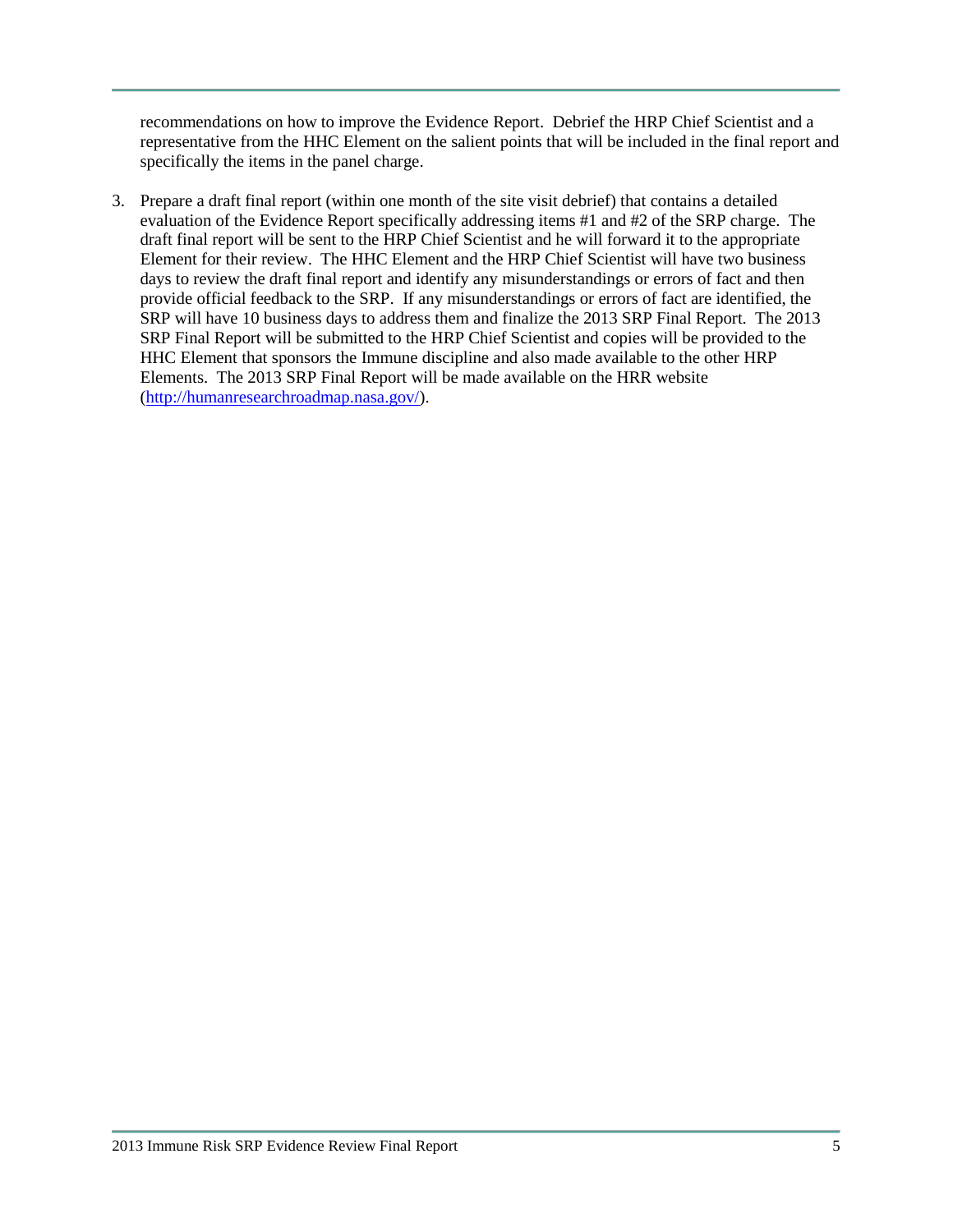# **To clarify, the Risk Statement and Risk Context are defined as follows:**

## **Risk Statement:**

"Given the CONDITION, there is a possibility that a CONSEQUENCE will occur".

Condition: a single phrase briefly describing current key circumstances, situations, etc. that are causing concern, doubt, anxiety, or uncertainty – something that keeps you up at night.

Consequence: a single phrase or sentence that describes the key, negative outcome(s) of the current conditions.

Notes:

The condition-consequence format provides a more complete picture of the Risk, which is critical during mitigation planning. The condition component focuses on what is currently causing concern. This is something that is true or widely perceived to be true. This component provides information that is useful when determining how to mitigate a Risk.

The consequence component focuses on the intermediate and long-term impact of the risk. Understanding the depth and breadth of the impact is useful in determining how much time, resources, and effort should be allocated to the mitigation effort.

A well-formed Risk Statement usually has only one condition, and has one or more consequences.

### **Risk Context:**

Purpose: provide enough additional information about the Risk to ensure that the original intent of the Risk can be understood by other personnel, particularly after time has passed.

Description: capture additional information regarding the circumstances, events, and interrelationships not described in the Risk Statement.

An effective context captures the what, when, where, how, and why of the Risk by describing the circumstances, contributing factors, and related issues (background and additional information that are NOT in the Risk Statement).